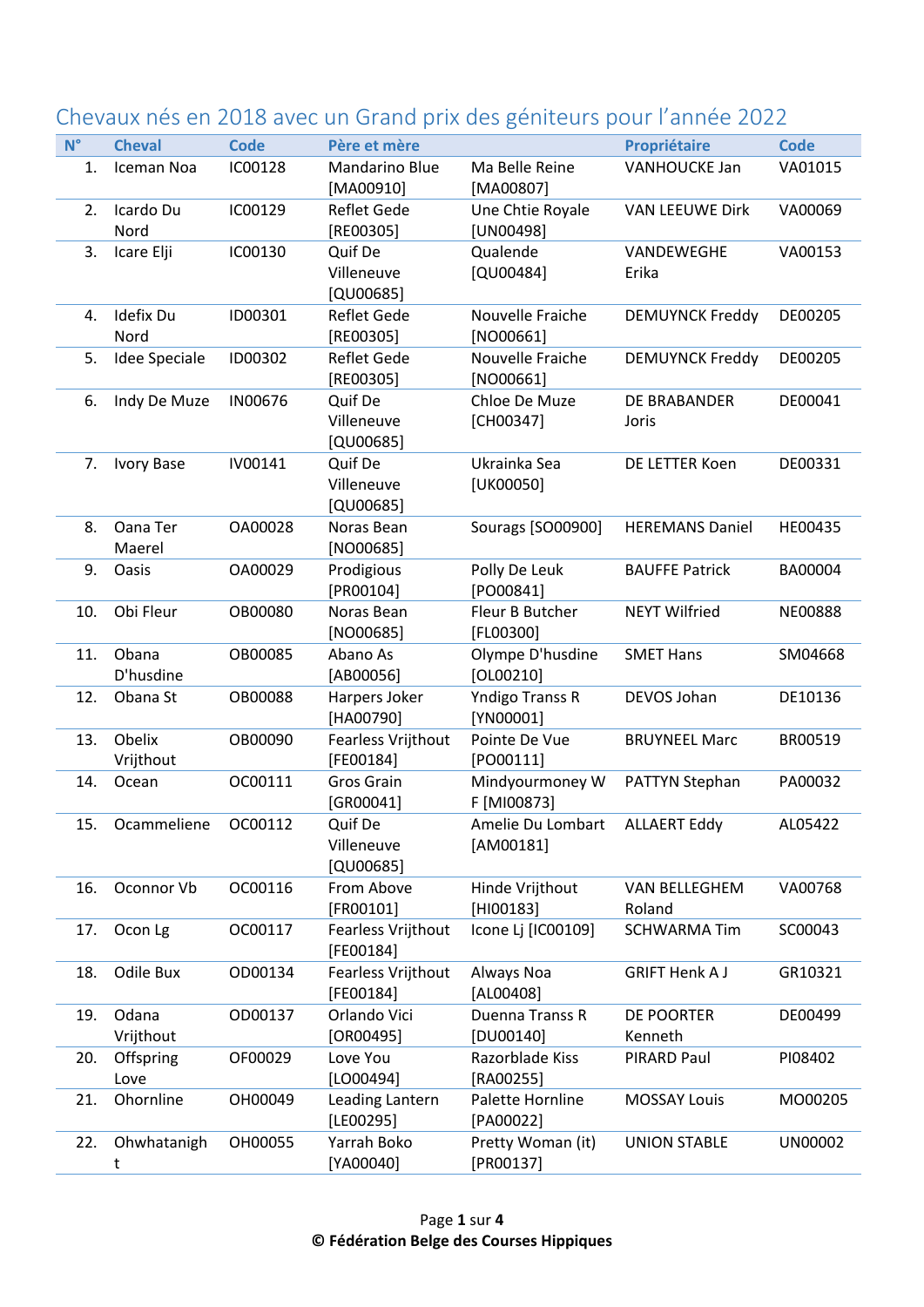| 23. | Ohara                 | OH00056 | Speedy Du Perche<br>$[SP00076]$        | <b>Viva Harchies</b><br>[VI00560] | LERMUSIAUX<br>Geoffrey       | LE00004        |
|-----|-----------------------|---------|----------------------------------------|-----------------------------------|------------------------------|----------------|
| 24. | Oh Sj's Lover         | OH00059 | S J's Photo<br>$[S]00001]$             | Virginia Lover's<br>$[V101034]$   | <b>DAUVEL Christian</b>      | DA00017        |
| 25. | Okapi De La<br>Vallee | OK00091 | Silver Pierji<br>$[S100193]$           | Jacinthe Ev<br>$[JA00742]$        | DEHUT jean louis             | DE00584        |
| 26. | Okizuna<br>Sonata     | OK00092 | Abano As<br>[AB00056]                  | Hurry Up Sonata<br>[HU00102]      | LUYTENS jan                  | LU07782        |
| 27. | Okki Pride            | OK00094 | Abano As<br>[AB00056]                  | Athina Pride<br>$[AT00109]$       | <b>MATTHEEUWS</b><br>Adelin  | MA00587        |
| 28. | Okumara<br>Vrijthout  | OK00095 | Love You<br>$[LO00494]$                | <b>Sunset Magic</b><br>[SU00152]  | STEVENS Stefaan              | ST00755        |
| 29. | Olivia<br>D'hasard    | OL00282 | Fearless Vrijthout<br>[FE00184]        | Aliquanda<br>[AL00397]            | DE WACHTER<br>Christiaan     | DE01228        |
| 30. | Olive Base            | OL00286 | Akjas<br>Funnymaker<br>[AK00041]       | Spirit Kievitshof<br>$[SP00089]$  | <b>BRUYNEEL Marc</b>         | BR00519        |
| 31. | Olaf R                | OL00289 | Quediss Du Biston<br>$[QU00814]$       | Jet Set Des D<br>$[JE00398]$      | <b>DEHUT Ludovic</b>         | DE00045        |
| 32. | Olympia Ev            | OL00294 | Fearless Vrijthout<br>[FE00184]        | Cina Caf [CI00135]                | <b>SUCAET Gert</b>           | SU00002        |
| 33. | Olympic Up            | OL00298 | Andover Hall<br>[AN00420]              | Moonlight Sonata<br>$[MOOO114]$   | <b>UYTTENDAELE</b><br>Philip | UY00189        |
| 34. | Olympic De<br>Logis   | OL00299 | <b>Buckhams Bay</b><br>[BU00046]       | Ortie Du Lombart<br>$[OR00367]$   | <b>UNION STABLE</b>          | <b>UN00002</b> |
| 35. | Olsmobile             | OL00301 | <b>Fearless Vrijthout</b><br>[FE00184] | Helena De Beval<br>[HE00436]      | <b>VERLENT</b> erik          | VE01448        |
| 36. | Olyve<br>D'erpion     | OL00306 | Love You<br>$[LO00494]$                | Uwyne D'erpion<br>[UW00003]       | <b>ERNOTTE Jean</b>          | ER01628        |
| 37. | Olly Vrijthout        | OL00315 | Andover Hall<br>[AN00420]              | Barracuda<br>[BA00517]            | <b>VICTORIA STABLE</b>       | VI00039        |
| 38. | Ombre Cp              | OM00077 | Noras Bean<br>$[NO00685]$              | Femke Zwartland<br>[FE00132]      | <b>CHRISTIAENS</b><br>Pascal | CH00021        |
| 39. | Omegat                | OM00078 | Quediss Du Biston<br>[QU00814]         | Jonquille [JO00674]               | <b>OSTHEIMER</b><br>A.Mme    | OS00865        |
| 40. | Omer Van<br>Halbeek   | OM00085 | Yarrah Boko<br>[YA00040]               | Usha D'amore<br>$[U500062]$       | LAVIGNE suzanne              | LA01415        |
| 41. | Omoko<br>Vrijthout    | OM00088 | Timoko [TI00314]                       | Waecon Boko<br>[WA00030]          | <b>VERBEECK Joseph</b>       | VE09235        |
| 42. | Onyx Df               | ON00171 | Akjas<br>Funnymaker<br>[AK00041]       | Firenze Tb<br>$[FI00278]$         | DEFLOO Didier                | DE02595        |
| 43. | Oncle Abano           | ON00176 | Abano As<br>[AB00056]                  | Halice Du Vivier<br>[HA00674]     | <b>VERCAMMEN Ivan</b>        | VE00009        |
| 44. | Onyx Ev               | ON00179 | Tucson [TU00057]                       | Qui Qui [QU00175]                 | <b>BRUYNEEL Marc</b>         | BR00519        |
| 45. | <b>Only Fearless</b>  | ON00182 | Fearless Vrijthout<br>[FE00184]        | <b>Ramling Rose</b><br>[RA00808]  | ADRIAENSSENS<br>Gerrit       | AD01517        |
| 46. | Ondina D L<br>Vallee  | ON00196 | Tucson [TU00057]                       | Ondina [ON00022]                  | <b>RIGAUX Hubert</b>         | RI00016        |
| 47. | Onyx M                | ON00197 | Coktail Jet<br>[COK0096]               | Abella [AB00057]                  | VAN DE WALLE<br>Martine      | VA10544        |
| 48. | Onny<br>Vrijthout     | ON00200 | Andover Hall<br>[AN00420]              | Whinchat Boko<br>[WH00010]        | <b>VAN GORP Frans</b>        | VA00582        |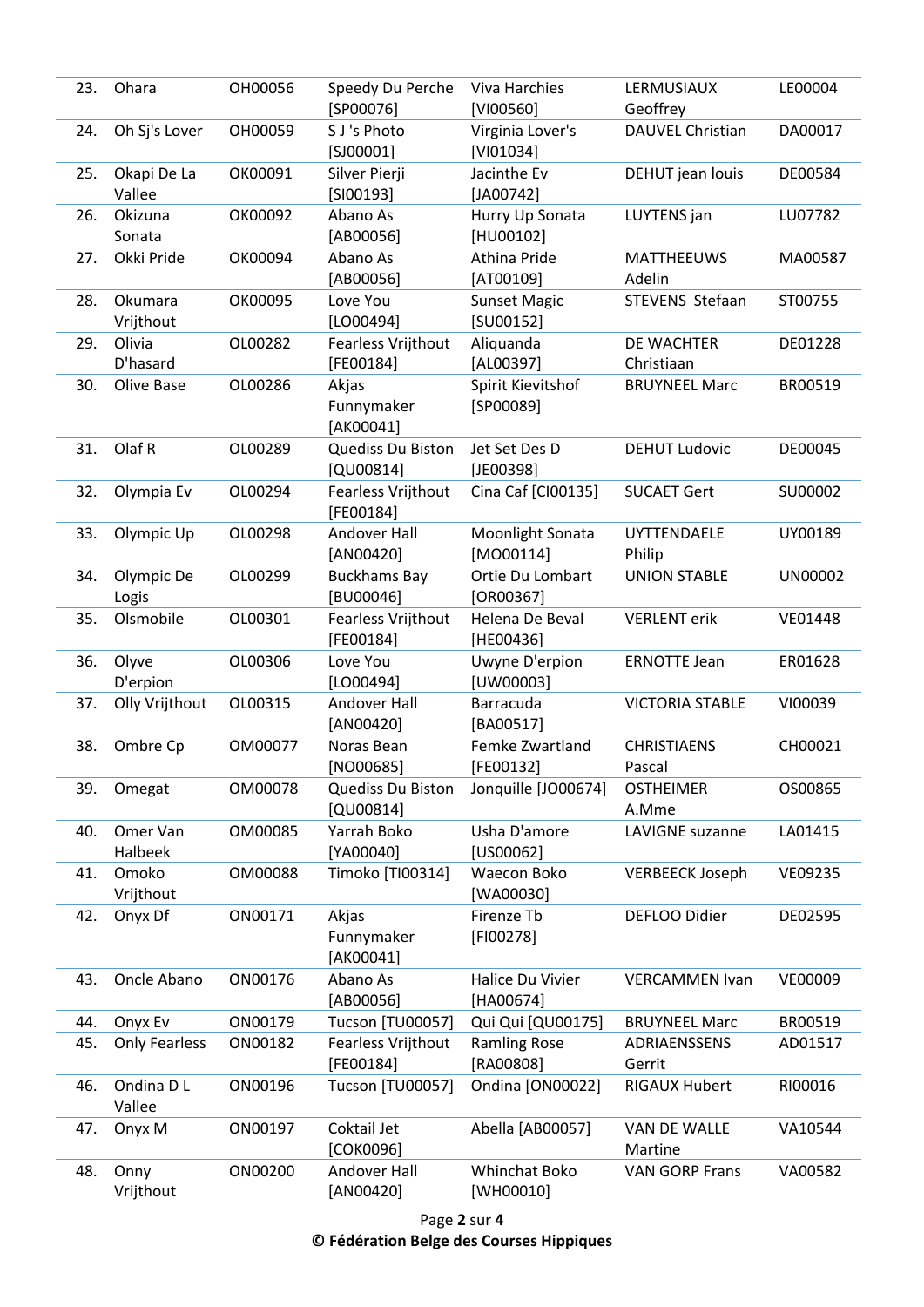| 49. | Oona Van<br>Herend      | 0000008 | Noras Bean<br>$[NO00685]$          | Zantana Oldeson<br>[ZA00008]         | <b>HERCKENS Dirk</b>                    | HE00003 |
|-----|-------------------------|---------|------------------------------------|--------------------------------------|-----------------------------------------|---------|
| 50. | Opoto Base              | OP00146 | Akjas<br>Funnymaker<br>[AK00041]   | Sidonie D'husdine<br>$[S100073]$     | <b>BRUYNEEL Marc</b>                    | BR00519 |
| 51. | Oportuna S              | OP00152 | Amigo Hall<br>[AM00327]            | <b>Giant Miss</b><br>[G100325]       | <b>SMEYSTERS</b><br>Frederik            | SM00009 |
| 52. | Opale B                 | OP00154 | S J's Photo<br>$[S]00001]$         | Vita Dairpet<br>[VI00993]            | <b>BARZEELE</b> gerard                  | BA00085 |
| 53. | Orfee<br><b>Diamant</b> | OR00599 | Icare De Pouline<br>$[IC00088]$    | Kimmy Diamant<br>[KI00503]           | <b>WILLEMS nic</b>                      | WI01365 |
| 54. | Orfee Rosa<br>Vb        | OR00601 | Abano As<br>[AB00056]              | <b>Esperance Gala</b><br>[ES00199]   | <b>HICEWA NV</b>                        | HI00007 |
| 55. | Orpheline R             | OR00602 | Noras Bean<br>$[NO00685]$          | <b>Eclair Vivant</b><br>[EC00064]    | RIEBBELS Eline                          | RI00006 |
| 56. | Ore Me<br>Quando        | OR00618 | Prodigious<br>[PR00104]            | Tel Me Quando<br>[TE00044]           | <b>VAN DER</b><br><b>STICHELEN Marc</b> | VA00313 |
| 57. | Orfee<br>Magdalon       | OR00619 | <b>Bravo Magdalon</b><br>[BR00078] | Toscane [TO00102]                    | <b>DECOCK Gert-Jan</b>                  | DE00077 |
| 58. | Oh Petit<br>Wynendale   | OR00620 | Silver Pierji<br>$[S 00193]$       | Valeur Du Caux<br>[VA00825]          | LABEEUW<br>Christiaan                   | LA00840 |
| 59. | Orfee<br>Quamelie       | OR00622 | Harpers Joker<br>[HA00790]         | Bitosca [BI00161]                    | LANNOO Elsje                            | LA00118 |
| 60. | Orazio<br>D'anvaing     | OR00626 | Andover Hall<br>[AN00420]          | <b>Venus Vivant</b><br>[VE00421]     | <b>LANNOO Marc</b><br>Achiel            | LA00485 |
| 61. | Oregane's<br>Love       | OR00629 | Speedy Du Perche<br>$[SP00076]$    | <b>Easy Speed</b><br>[EA00026]       | <b>BASSEE Stephane</b>                  | BA00048 |
| 62. | Oraja Vivant            | OR00633 | Raja Mirchi<br>[RA00184]           | Phaedra Vivant<br>[PH00032]          | <b>VERVLOET BVBA</b>                    | VE00068 |
| 63. | Orror<br>Williams       | OR00635 | Abano As<br>$[AB00056]$            | Fannydoll Williams<br>[FA00271]      | <b>LANNOO Christ</b>                    | LA01094 |
| 64. | Origana De<br>Laumont   | OR00636 | Abano As<br>[AB00056]              | Aurore De Laumont<br>[AU00092]       | <b>WEBER Joseph</b>                     | WE05322 |
| 65. | Orlando Beko            | OR00642 | Abano As<br>[AB00056]              | <b>Tootsi Vivant</b><br>[T000126]    | <b>VETS Glenn</b>                       | VE00037 |
| 66. | Orsy As                 | OR00643 | Abano As<br>$[AB00056]$            | Vella De La Bassee<br>[VE00585]      | <b>GOESSENS Michel</b>                  | GO07178 |
| 67. | Oriento<br>Above        | OR00644 | From Above<br>[FR00101]            | Vitesse Vrijthout<br>[VI00908]       | DE GROOTE<br>Marnix                     | DE00088 |
| 68. | Orinta S                | OR00648 | Love You<br>$[LO00494]$            | Thrista Belle S<br>[TH00044]         | <b>SMEETS Robert</b>                    | SM01075 |
| 69. | Orgie<br>Vrijthout      | OR00650 | Love You<br>$[LO00494]$            | <b>Wild And Fanatic</b><br>[WI00052] | <b>BUYL Hugo</b>                        | BU01812 |
| 70. | Osmose Du<br>Calvaire   | OS00129 | Quediss Du Biston<br>$[QU00814]$   | Magnolia Pl<br>[MA01032]             | <b>DEHUT Ludovic</b>                    | DE00045 |
| 71. | Ossefy<br>Hollandia     | OS00133 | Abano As<br>[AB00056]              | Star Hollandia<br>[ST00957]          | DE CLERCQ Luciaan                       | DE01026 |
| 72. | Oscar Van<br>Halbeek    | OS00135 | The Bank<br>$[TH00143]$            | Caro Star<br>$[CA01033]$             | LAVIGNE suzanne                         | LA01415 |
| 73. | Oscar L                 | OS00136 | <b>Village Mystic</b><br>[VI00997] | Bijou [BI00014]                      | <b>GHEKIERE Chantal</b>                 | GH00289 |
| 74. | Ossarie<br>Vrijthout    | OS00139 | Muscle Mass<br>[MU00122]           | Armbro Groenhof<br>[AR00441]         | <b>STAR BREEDING</b>                    | ST00067 |